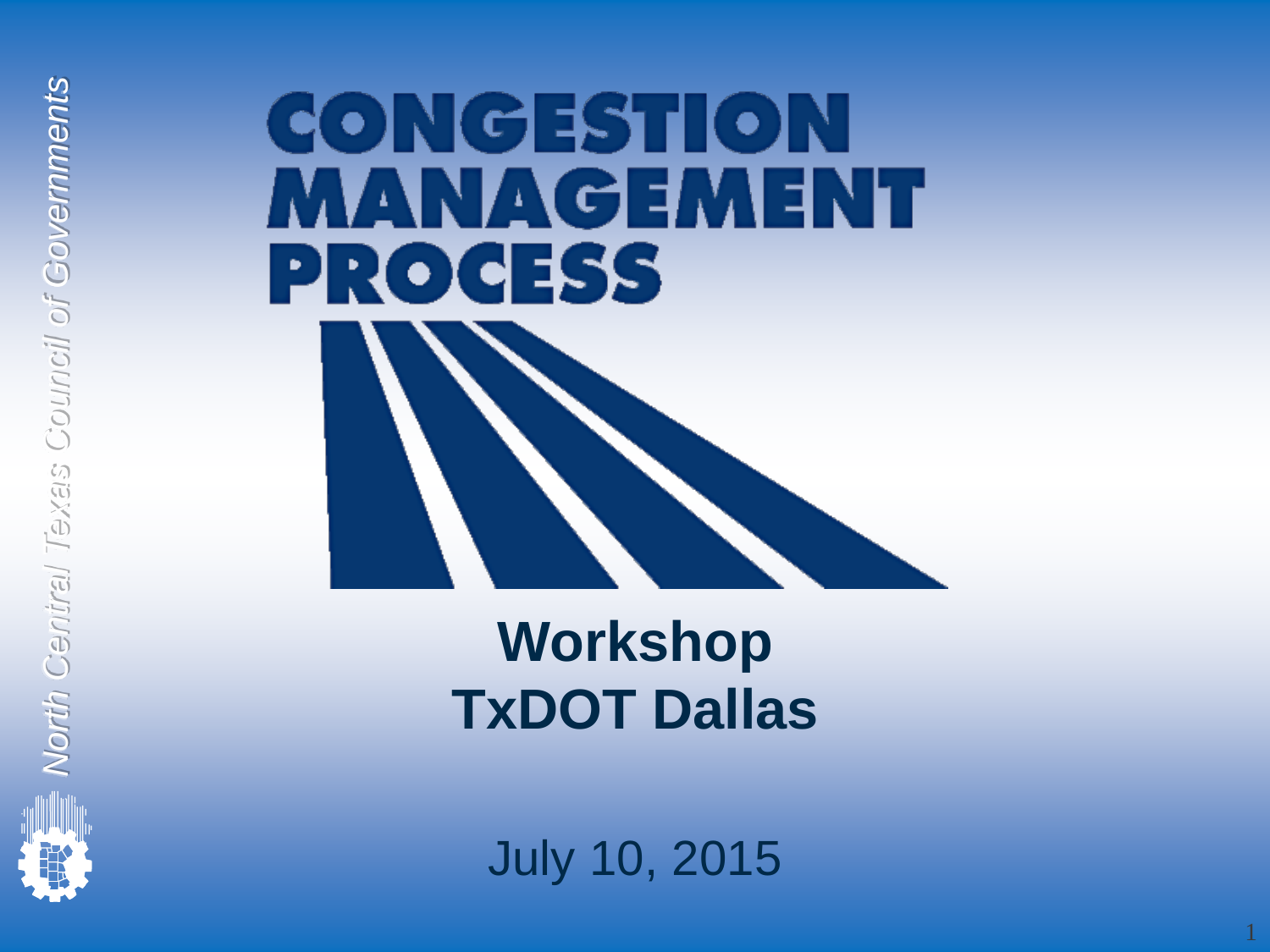### **CMP Workshop Overview**

Overview of the CMP

#### CMP and Documentation

- Project Implementation Form
- **EXECOLE COLLET CONTEX CONTEX CONTEX CONTEX CONTEX CONTEX CONTEX CONTEX CONTEX CONTEX CONTEX CONTEX CONTEX CONTEX CONTEX CONTEX CONTEX CONTEX CONTEX CONTEX CONTEX CONTEX CONTEX CONTEX CONTEX CONTEX CONTEX CONTEX CONTEX CON**
- CMP Roadway Deficiency Form

#### **-** Project Examples

- Adding Capacity
- **New Location**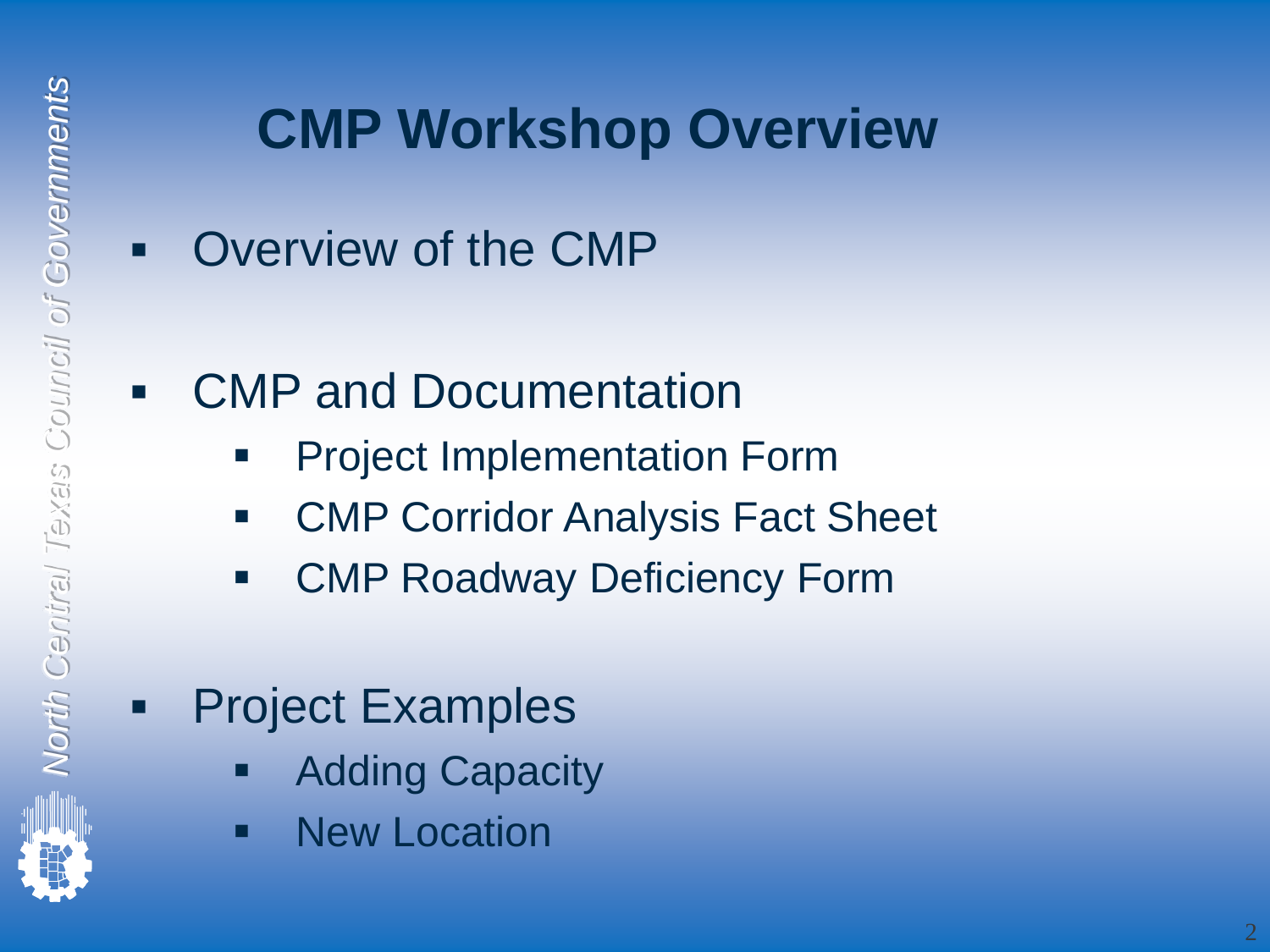## **What is a CMP?**

CMP = Congestion Management Process

A systematic and regionally-accepted approach for managing congestion that provides accurate, up-to-date information on transportation system performance and assesses alternative strategies for congestion management that meet state and local needs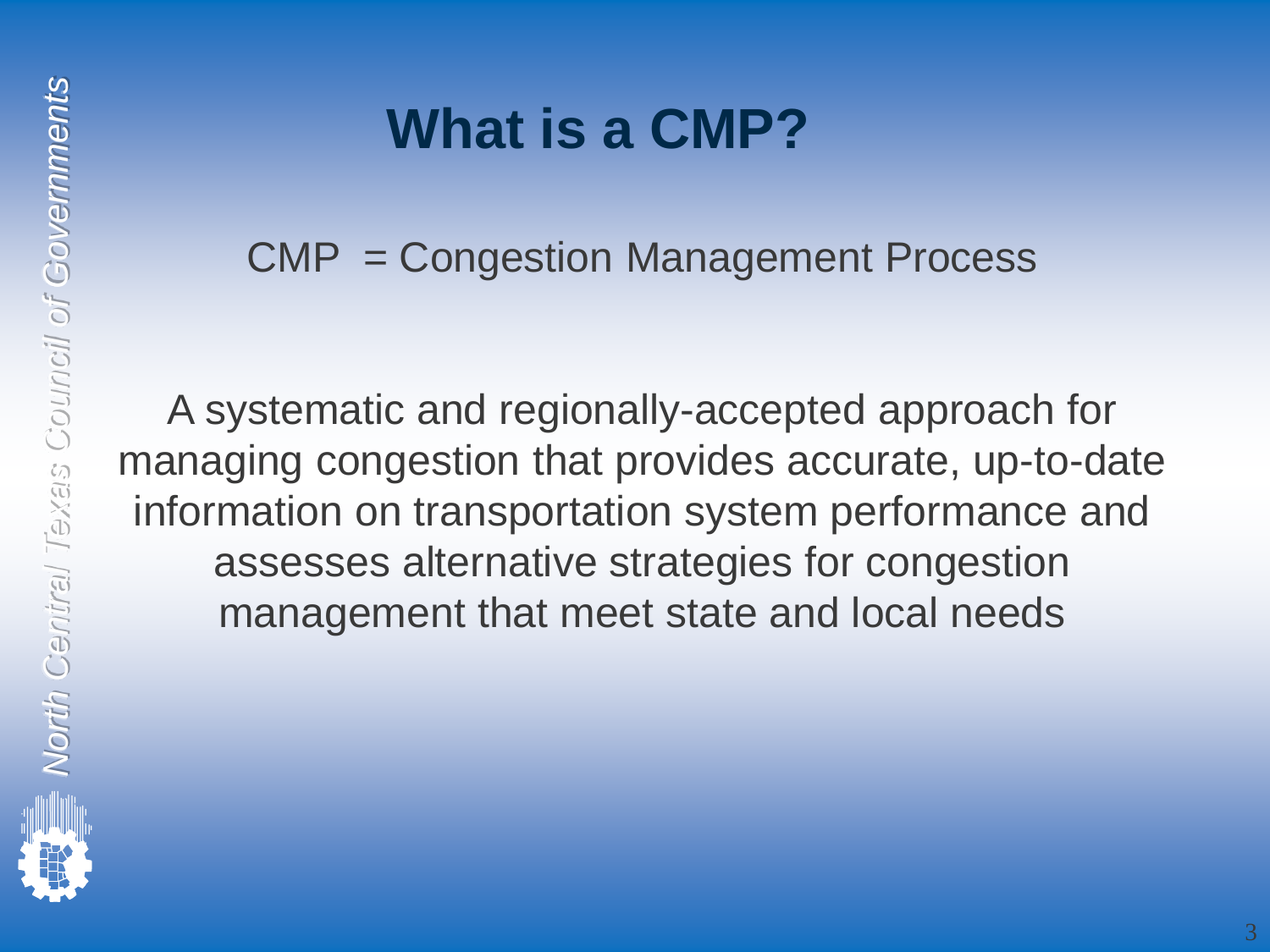## **Benefits of CMP**

- **Nanage travel demands** 
	- Reduce single occupancy vehicle (SOV) travel
- **IMPROVE Efficiency of transportation system**
- **Maximize transportation funds**
- **ULDER 19 THE STAND IS SET UP:** Justify additional capacity is needed
- **EXECOORDINATE:** Coordinate with regional partners
- Federal requirement



4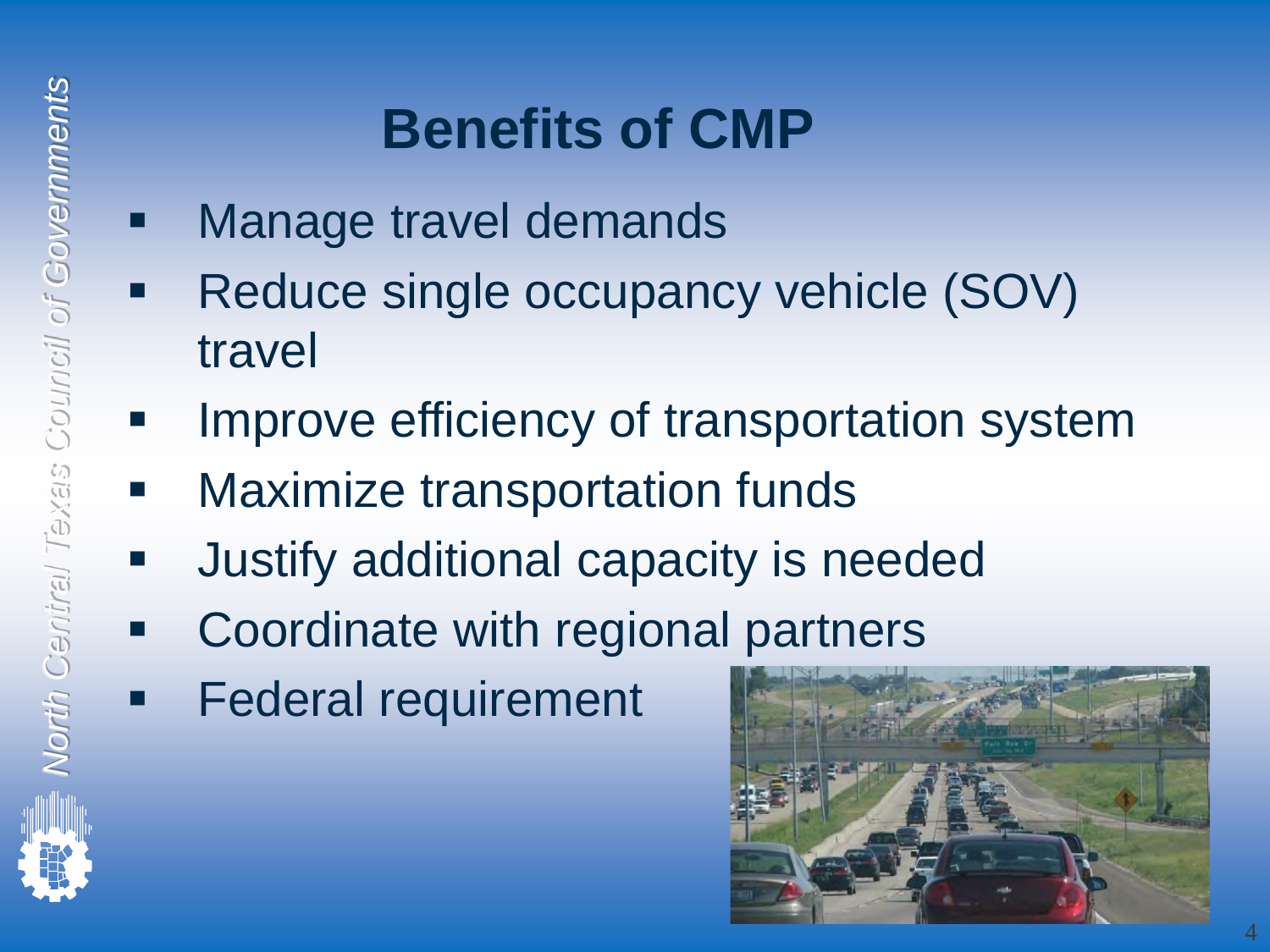## **Evolution of the CMP**

#### 1991

Congestion Management System (CMS) part of the Intermodal Surface Transportation Efficiency Act (ISTEA) of 1991

#### 1991 to 1998

- Single-Occupant Vehicle analysis required in all NEPA documents that added capacity
- CMS conducted as part of MTP (Long Range Transportation Plan)

#### 1995

Regional CMS developed by NCTCOG

#### 2007

CMP was developed as a separate document

#### 2013

- RTC approved new CMP and reporting requirements
- Update to the 2007 CMP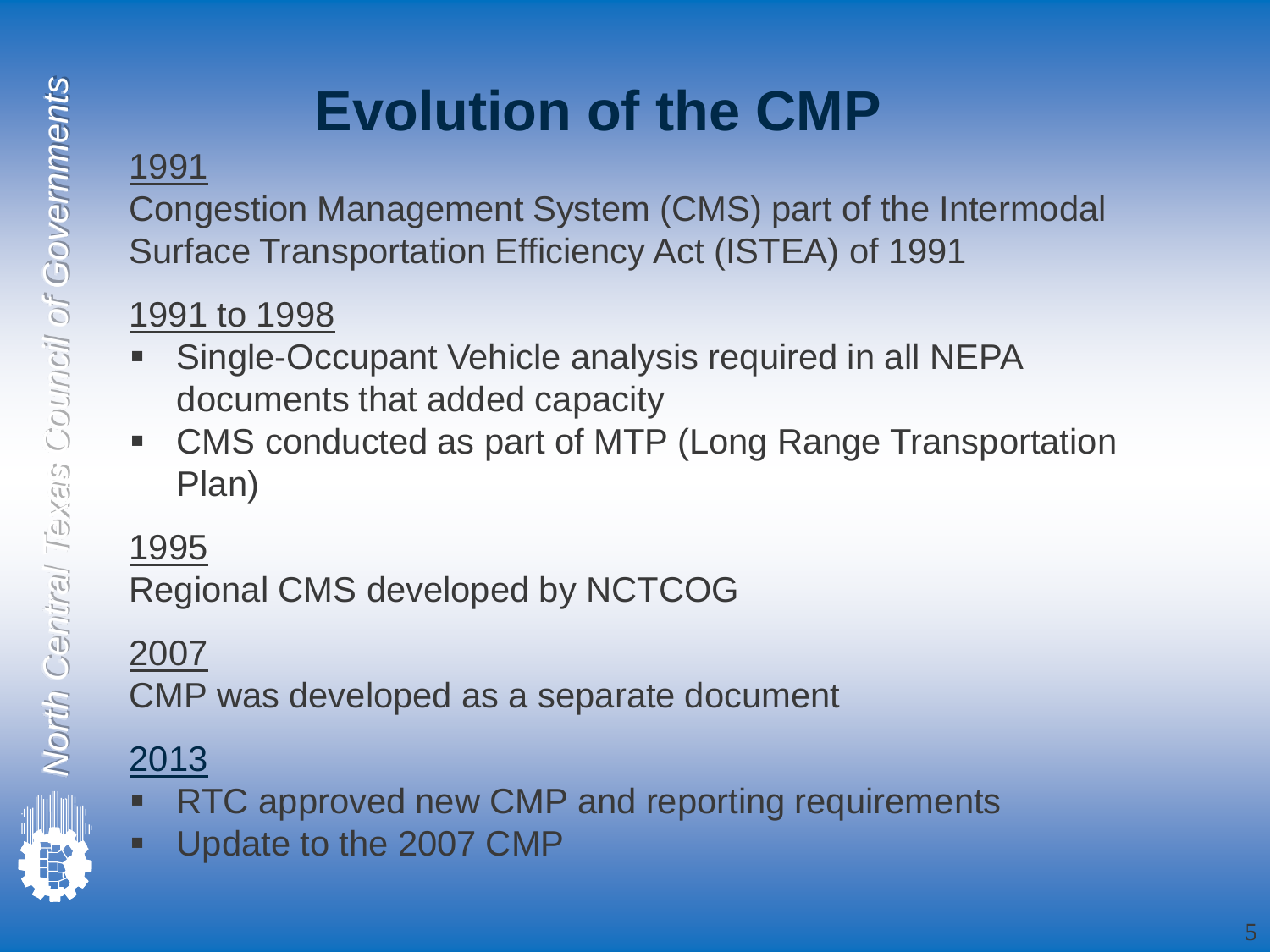### **Federal Requirements**

- A CMP is federally required in non-attainment areas and metropolitan areas with population exceeding 200,000
- Federal requirements state the CMP will be developed and implemented as an integrated part of the metropolitan transportation planning process.

#### References:

- **23 USC 134**
- **49 USC 5303**
- **23 CFR 450**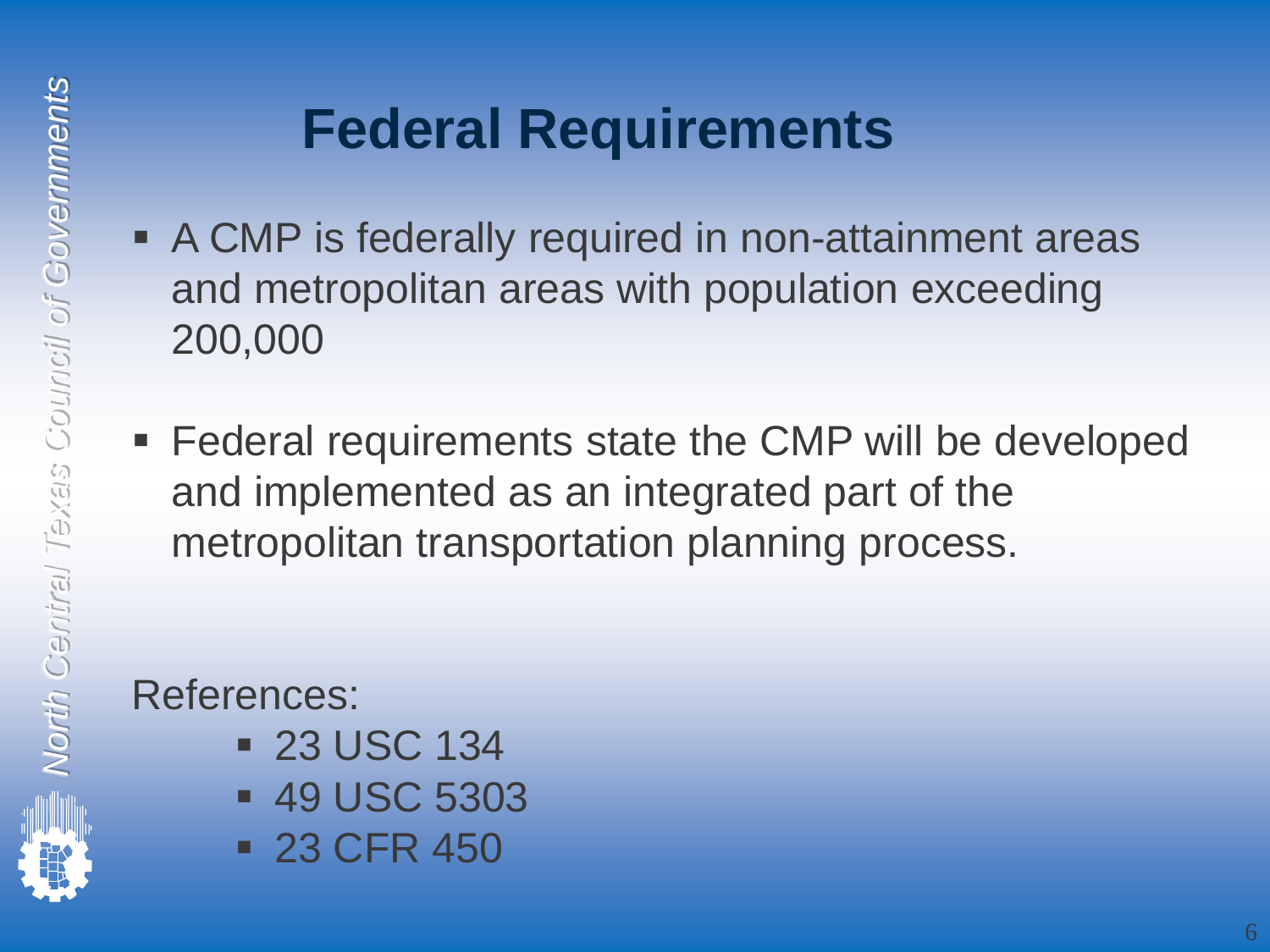## **Federal Requirements**

- In non-attainment areas, federal law prohibits projects that result in a significant increase in carrying capacity for SOVs from being programmed unless the project is addressed in the regional CMP
- The CMP must provide an analysis of reasonable travel demand reduction and operational management strategies
- **If the analysis demonstrates that these strategies** cannot fully satisfy the need for additional capacity and additional SOV capacity is warranted, then the CMP must identify strategies to manage the SOV facility safely and effectively, along with other travel demand reduction and operational management strategies appropriate for the corridor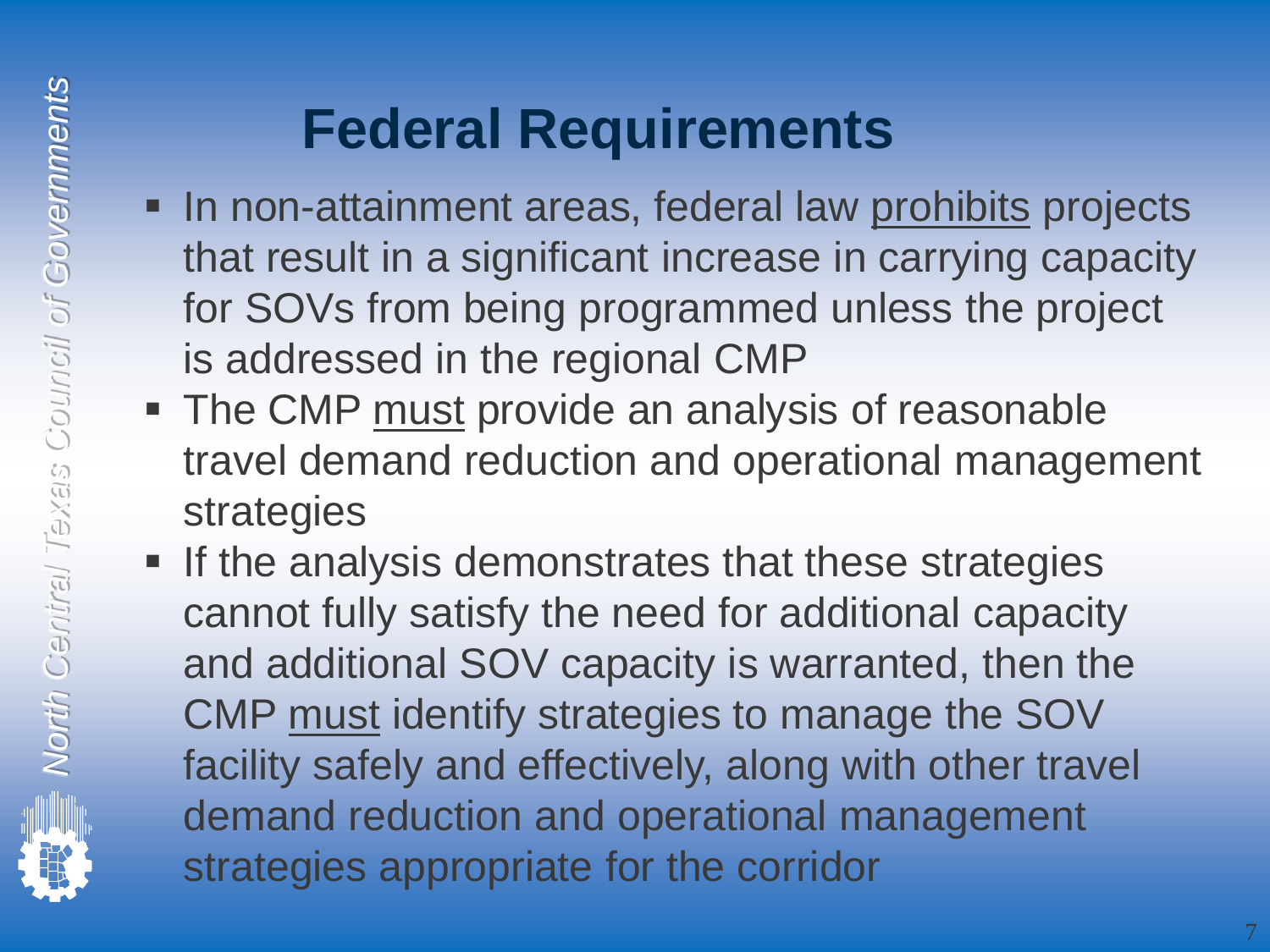### **Goals of the Dallas-Fort Worth CMP**

- **If Identify quick-to-implement low-cost strategies** and solutions to better operate the transportation system
- More evenly distribute congestion across the entire transportation corridor
- **Ensure corridors have options and available** alternate routes/modes to relieve congestion during incidents and accidents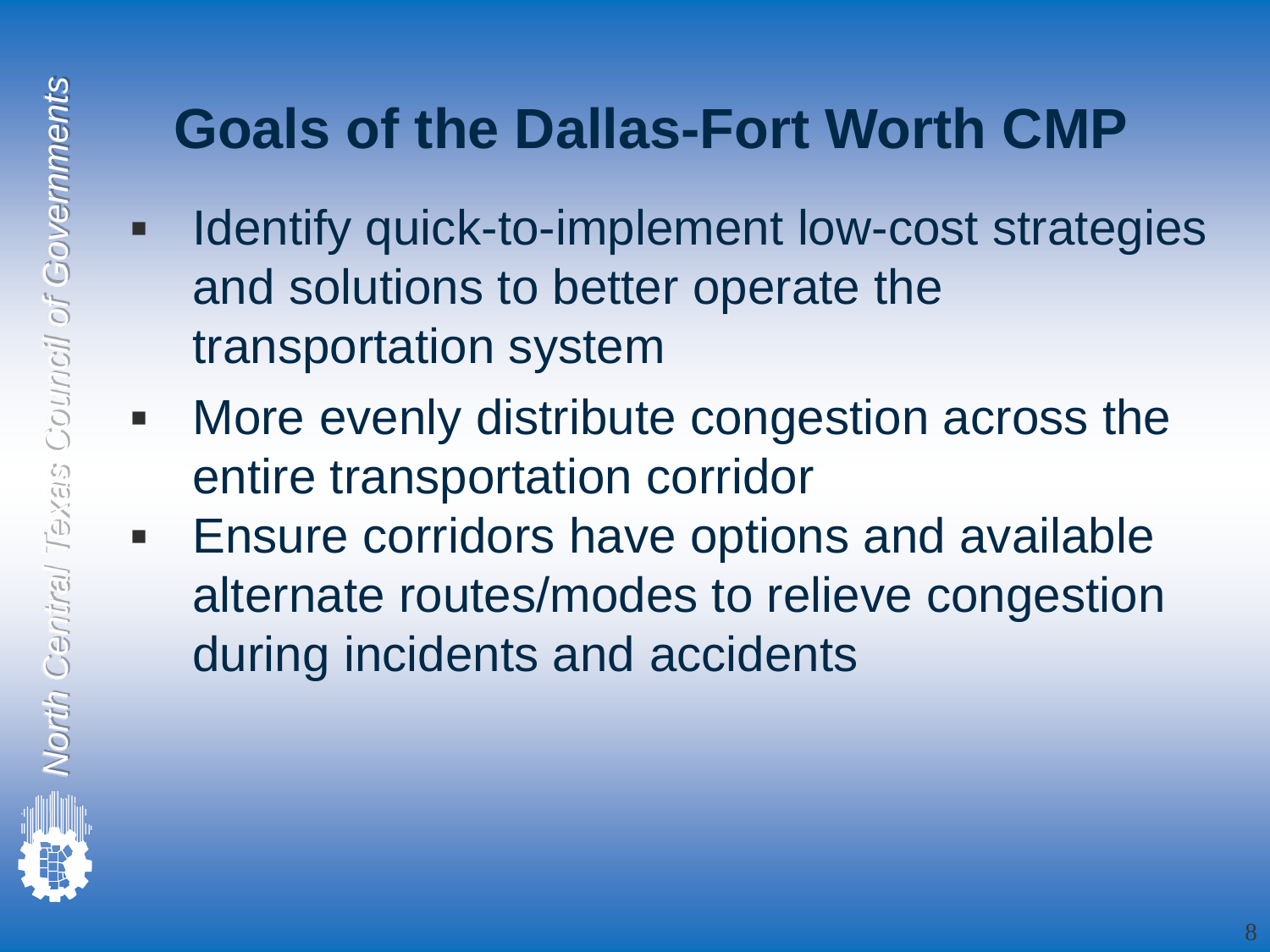STEP 1 (required)

**Complete Project Implementation Form**

> Step 1 is required for all projects.

STEP 2 (If required)

**Complete Corridor**  Step 2) **Analysis Fact Sheet**

**Step 2** is required if the project limits are not within a corridor included in CMP Corridor Analysis

Question 5. in Project Implementation Form. **STEP 3** (Required with

**Complete Deficiency Form** Step 3 is required when completing a Fact Sheet

(step 2)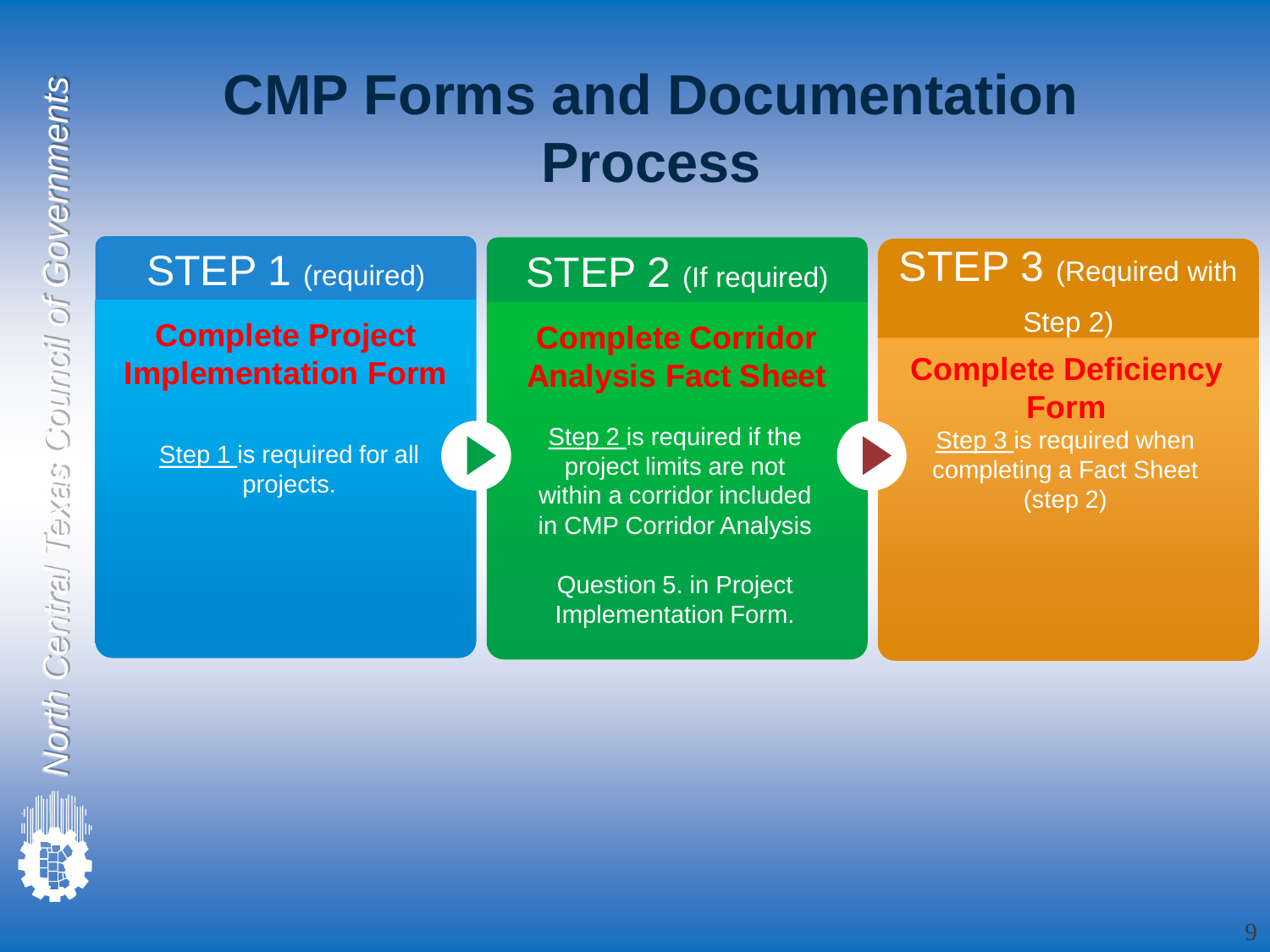STEP 1 (required)

#### **Complete Project Implementation**

**Form**

|                                                                                            |                                                                                                                                                                                                                                                                                 |                 |                      | .                                      |                                       |  |  |
|--------------------------------------------------------------------------------------------|---------------------------------------------------------------------------------------------------------------------------------------------------------------------------------------------------------------------------------------------------------------------------------|-----------------|----------------------|----------------------------------------|---------------------------------------|--|--|
| NCTCOG CMP<br>PROJECT IMPLEMENTATION FORM                                                  |                                                                                                                                                                                                                                                                                 |                 |                      |                                        |                                       |  |  |
| Submitter Name:<br>Agency Name:<br>Agency Address:<br>Email:<br>Telephone Number:<br>Date: | [Name]<br>[Name]<br>[Address]<br>[Email]<br>[Number]<br>[Date]                                                                                                                                                                                                                  |                 |                      |                                        |                                       |  |  |
|                                                                                            |                                                                                                                                                                                                                                                                                 |                 |                      |                                        | Please answer the following questions |  |  |
| 1. Project Name and Project Limits                                                         | 2. Does this project add roadway capacity?                                                                                                                                                                                                                                      |                 |                      |                                        |                                       |  |  |
|                                                                                            | If "yes", please proceed to question three. If "no", proceed to question 11 and leave questions 3-10 blank. Submit the form, nothing more is required.                                                                                                                          |                 |                      |                                        |                                       |  |  |
| PLEASE SELECT YES OR NO                                                                    |                                                                                                                                                                                                                                                                                 |                 | $\blacktriangledown$ |                                        |                                       |  |  |
| PLEASE SELECT YES OR NO                                                                    | 3. Are complimentary Travel Demand Management (TDM) or Transportation System Management & Operations (TSM&O) projects within the corridor in the TIP?<br>This information can be verified at the following link: Transportation Improvement Program Information System (TIPINS) |                 | ۰                    |                                        |                                       |  |  |
| <b>Project Name</b>                                                                        | [Enter Here]                                                                                                                                                                                                                                                                    | <b>TIP Code</b> | [Enter Here]         | CSJ#                                   | [Enter Here]                          |  |  |
| <b>Project Name</b>                                                                        | [Enter Here]                                                                                                                                                                                                                                                                    | <b>TIP Code</b> | [Enter Here]         | <b>CSJ#</b>                            | [Enter Here]                          |  |  |
| <b>Project Name</b>                                                                        | [Enter Here]                                                                                                                                                                                                                                                                    | <b>TIP Code</b> | [Enter Here]         | <b>CSJ#</b>                            | [Enter Here]                          |  |  |
| <b>Project Name</b>                                                                        | [Enter Here]                                                                                                                                                                                                                                                                    | <b>TIP Code</b> | [Enter Here]         | CSJ#                                   | [Enter Here]                          |  |  |
| PLEASE SELECT YES OR NO                                                                    | 4. Are the project limits within a corridor included in the current Metropolitan Transportation Plan?<br>This information can be verified in the Mobility Plan Fact Sheets found in Appendix G of the MTP                                                                       |                 | ۰                    |                                        |                                       |  |  |
|                                                                                            | 5. Are the project limits within a corridor included in the current CMP Corridor Analysis?<br>The complete inventory of corridor fact sheets can be found in -                                                                                                                  |                 |                      | - Appendix C - CMP Corridor Fact Sheet |                                       |  |  |
| PLEASE SELECT YES OR NO                                                                    |                                                                                                                                                                                                                                                                                 |                 | ۰                    |                                        |                                       |  |  |
|                                                                                            | "If "yes", please proceed to question six.<br>"If "no", please evaluate corridor to determine if improvements are needed by completing the CMP Roadway Deficiency Form before proceeding to question six: CMP Deficiency Form                                                   |                 |                      |                                        |                                       |  |  |
|                                                                                            | 6. Is the corridor identified as deficient in any category?                                                                                                                                                                                                                     |                 |                      |                                        |                                       |  |  |
| PLEASE SELECT YES OR NO                                                                    |                                                                                                                                                                                                                                                                                 |                 | ۰                    |                                        |                                       |  |  |
|                                                                                            | "If "ves", please proceed to questions seven.<br>"If "no", please proceed to question 11.                                                                                                                                                                                       |                 |                      |                                        |                                       |  |  |
|                                                                                            | 7. Identify corridor deficiencies as specified in the current CMP Corridor Analysis or in the CMP Roadway Deficiency Form. (Check all that apply)                                                                                                                               |                 |                      |                                        |                                       |  |  |
|                                                                                            |                                                                                                                                                                                                                                                                                 |                 |                      |                                        |                                       |  |  |

 Completed Form is Required

#### Completion Paths

- Adds Capacity
- Does not add Capacity
- Question 5
	- Yes = Do NOT need Deficiency Form or Fact Sheet
	- No = Deficiency Form and Fact Sheet Required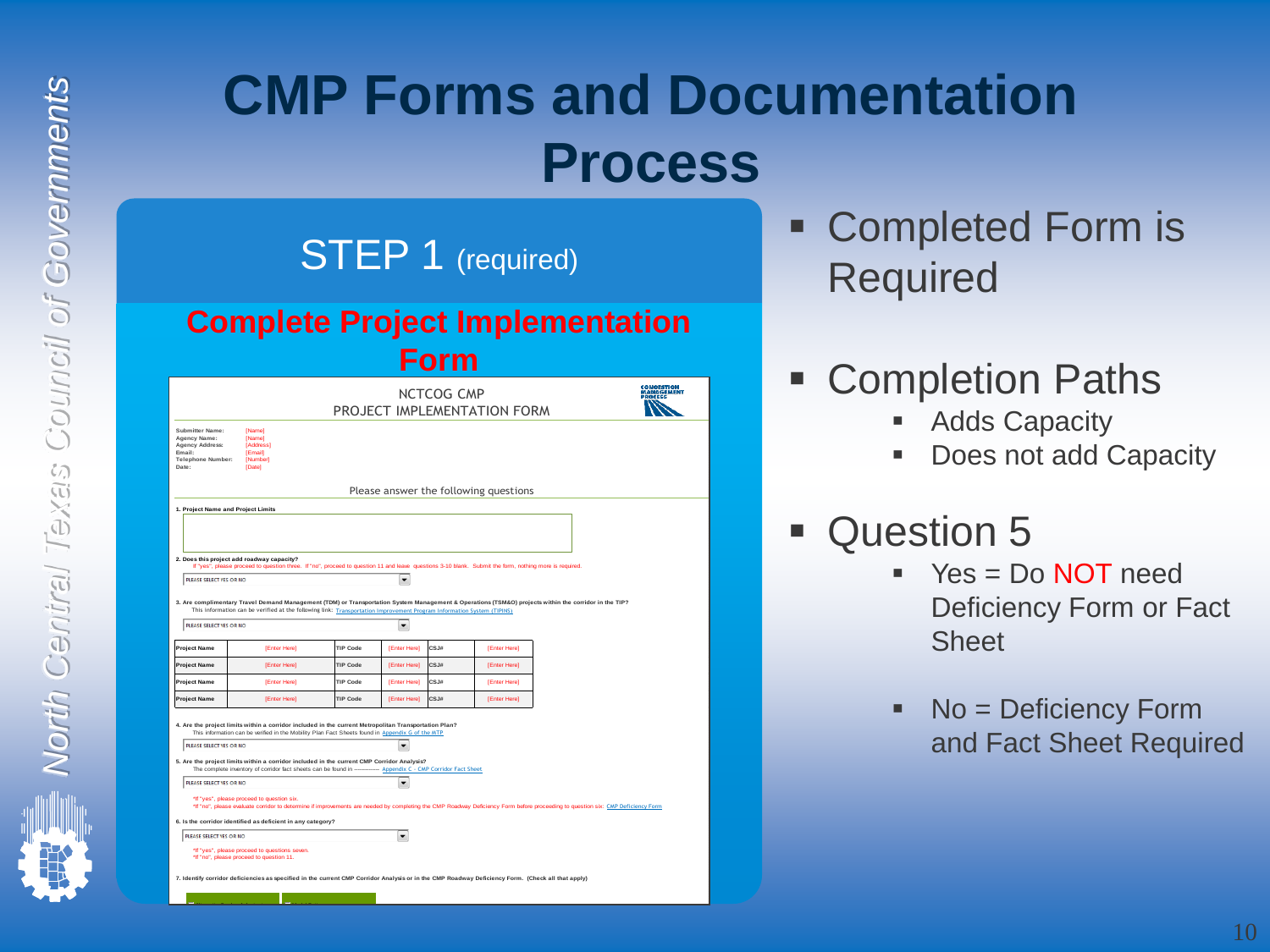STEP 2 (if required)

#### **Complete Corridor Analysis Fact Sheet**

| CMP CORRIDOR ANALYSIS - FACT SHEET            |                            |                    |                                             |                     |  |  |  |  |
|-----------------------------------------------|----------------------------|--------------------|---------------------------------------------|---------------------|--|--|--|--|
| ROADWAY NAME                                  | <b>IBVIER HERE</b>         |                    |                                             |                     |  |  |  |  |
| <b>HIGHWAY</b>                                | <b>LIMITS</b>              | LENGTH             | <b>DIRECTION</b>                            | <b>MAINLANES</b>    |  |  |  |  |
| [ENTER HERE]                                  | <b><i>[ENTER HERE]</i></b> | <b>IBVIER HERE</b> | <b>[ENTER HERE]</b>                         | <b>[ENTER HERE]</b> |  |  |  |  |
|                                               |                            |                    |                                             |                     |  |  |  |  |
| <b>CORRIDOR FACTS (WITHIN 1 MILE)</b>         |                            |                    |                                             |                     |  |  |  |  |
| <b>Functional Class</b>                       | <b>[ENTER HERE]</b>        |                    | <b>Direct Connections</b>                   | [YES/NO]            |  |  |  |  |
| <b>HOV Lanes</b>                              | [YES/NO]                   |                    | <b>Truck Lane Restriction</b>               | [YES/NO]            |  |  |  |  |
| <b>Parrallel Freeways</b><br>(within 5 miles) | [YES/NO]                   |                    | <b>Hazmat Route</b>                         | [YES/NO]            |  |  |  |  |
| <b>Shoulders</b>                              | [YES/NO]                   |                    | Population                                  | <b>IENTER HERE</b>  |  |  |  |  |
| <b>Frontage Roads</b>                         | [YES/NO]                   |                    | Number of Employees                         | <b>[ENTER HERE]</b> |  |  |  |  |
| <b>Bike Options</b>                           | [YES/NO]                   |                    | <b>FIM Training Participants</b>            | <b>[ENTER HERE]</b> |  |  |  |  |
| <b>Available Transit</b>                      | [YES/NO]                   |                    | <b>Crash Rate</b><br>(Use Most Recent Year) | <b>IENTER HERE</b>  |  |  |  |  |
| Park and Ride                                 | [YES/NO]                   |                    | <b>Construction Status</b>                  | <b>IENTER HERE</b>  |  |  |  |  |
| PARRALLEL ARTERIALS (ENTIRE LIMITS)           |                            |                    |                                             |                     |  |  |  |  |
|                                               |                            |                    |                                             |                     |  |  |  |  |
|                                               |                            |                    |                                             |                     |  |  |  |  |
|                                               |                            |                    | <b>IBVTER HERE</b>                          |                     |  |  |  |  |
|                                               |                            |                    |                                             |                     |  |  |  |  |
|                                               |                            |                    |                                             |                     |  |  |  |  |

- Required if the project limits are not within a corridor included in CMP Corridor Analysis
- Input project facts (within 1 mile)
- Information obtained through multiple sources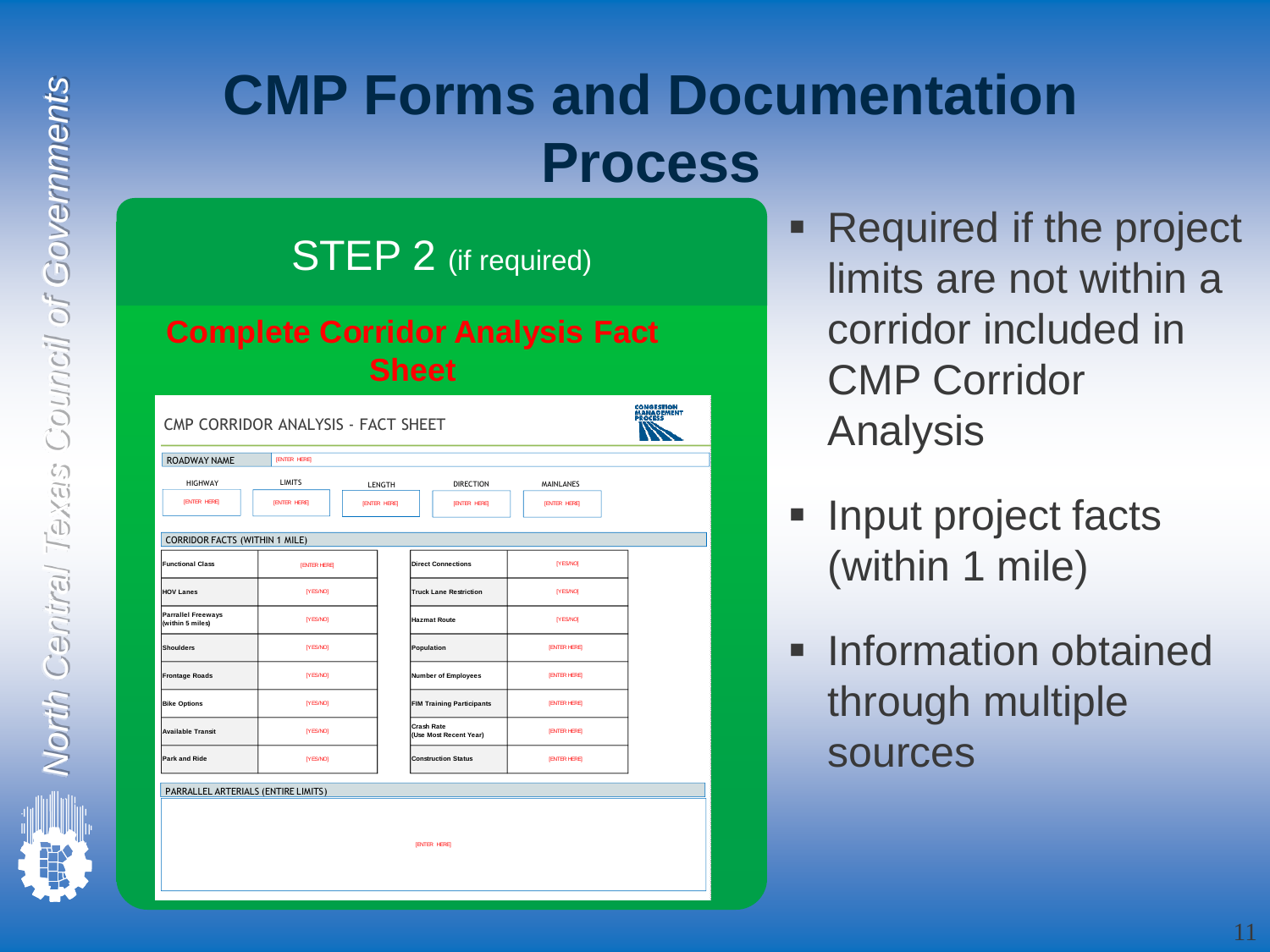STEP 3 (If required)

#### **Complete Deficiency Form**

| Project Name:                                                  |                                                                                                                                                         |                                    |              |  |  |
|----------------------------------------------------------------|---------------------------------------------------------------------------------------------------------------------------------------------------------|------------------------------------|--------------|--|--|
| Project Limits (From and To):                                  |                                                                                                                                                         |                                    |              |  |  |
| <b>Agency Name:</b>                                            |                                                                                                                                                         |                                    |              |  |  |
| <b>Submitter Name:</b>                                         |                                                                                                                                                         |                                    |              |  |  |
| Telephone:                                                     |                                                                                                                                                         |                                    |              |  |  |
| Email:                                                         |                                                                                                                                                         |                                    |              |  |  |
| Date Submitted:                                                |                                                                                                                                                         |                                    |              |  |  |
|                                                                | <b>Alternative Roadway Corridor Deficiency</b>                                                                                                          |                                    |              |  |  |
| connections or interchanges.                                   | The factors that influence alternative roadway infrastructure include the presence of parallel freeways, frontage roads, parallel arterials, and direct |                                    |              |  |  |
|                                                                |                                                                                                                                                         | <b>Click Cell To Select Answer</b> | Score        |  |  |
|                                                                | 1. Does the roadway facility have a parallel freeway or toll road within five miles?                                                                    | <b>Please Select</b>               | $\Omega$     |  |  |
|                                                                |                                                                                                                                                         |                                    |              |  |  |
| 2. Does the roadway facility include a frontage road system?   |                                                                                                                                                         | <b>Please Select</b>               | $\mathbf{0}$ |  |  |
|                                                                | 3. Does the roadway facility have a parallel arterial within two miles?                                                                                 | <b>Please Select</b>               | $\mathbf{0}$ |  |  |
|                                                                | 4. Does the roadway network include a direct connection or non-signalized interchange to another highway?                                               | <b>Please Select</b>               | $\mathbf{0}$ |  |  |
|                                                                | Total Points Received in Alternative Roadway Infrastructure Category                                                                                    |                                    | $\bf{0}$     |  |  |
| mitigation strategies to correct the deficiency.               | If total score is 14 or below, then improvements are needed in this category. Please see Appendix A of the current CMP to identify possible congestion  |                                    |              |  |  |
|                                                                |                                                                                                                                                         |                                    |              |  |  |
|                                                                | <b>Modal Options Deficiency</b>                                                                                                                         |                                    |              |  |  |
| bicycle/pedestrian options.                                    | The factors that influence modal options include the presence of transit options (bus and/or rail), park-and-ride facilities, HOV/Managed Lanes, and    |                                    |              |  |  |
|                                                                |                                                                                                                                                         | <b>Click Cell To Select Answer</b> | Score        |  |  |
| 1. Does the roadway facility have established transit service? |                                                                                                                                                         | <b>Please Select</b>               | $\mathbf{0}$ |  |  |
|                                                                | 2. Is a park-and-ride facility located along the roadway corridor?                                                                                      | <b>Please Select</b>               | $\mathbf{0}$ |  |  |
|                                                                | 3. Are HOV or Managed lanes available along the roadway corridor?                                                                                       | <b>Please Select</b>               | $\mathbf{0}$ |  |  |
|                                                                | 4. Are bike trails or other bike options available along the roadway corridor?                                                                          | <b>Please Select</b>               | $\mathbf{0}$ |  |  |
| <b>Total Points Received in Modal Options Category</b>         |                                                                                                                                                         |                                    |              |  |  |

 Required with Step 2: Fact Sheet

- Scores the project based on factors: (infrastructure, modal options, demand, and reliability)
- Information from Fact Sheet will help answer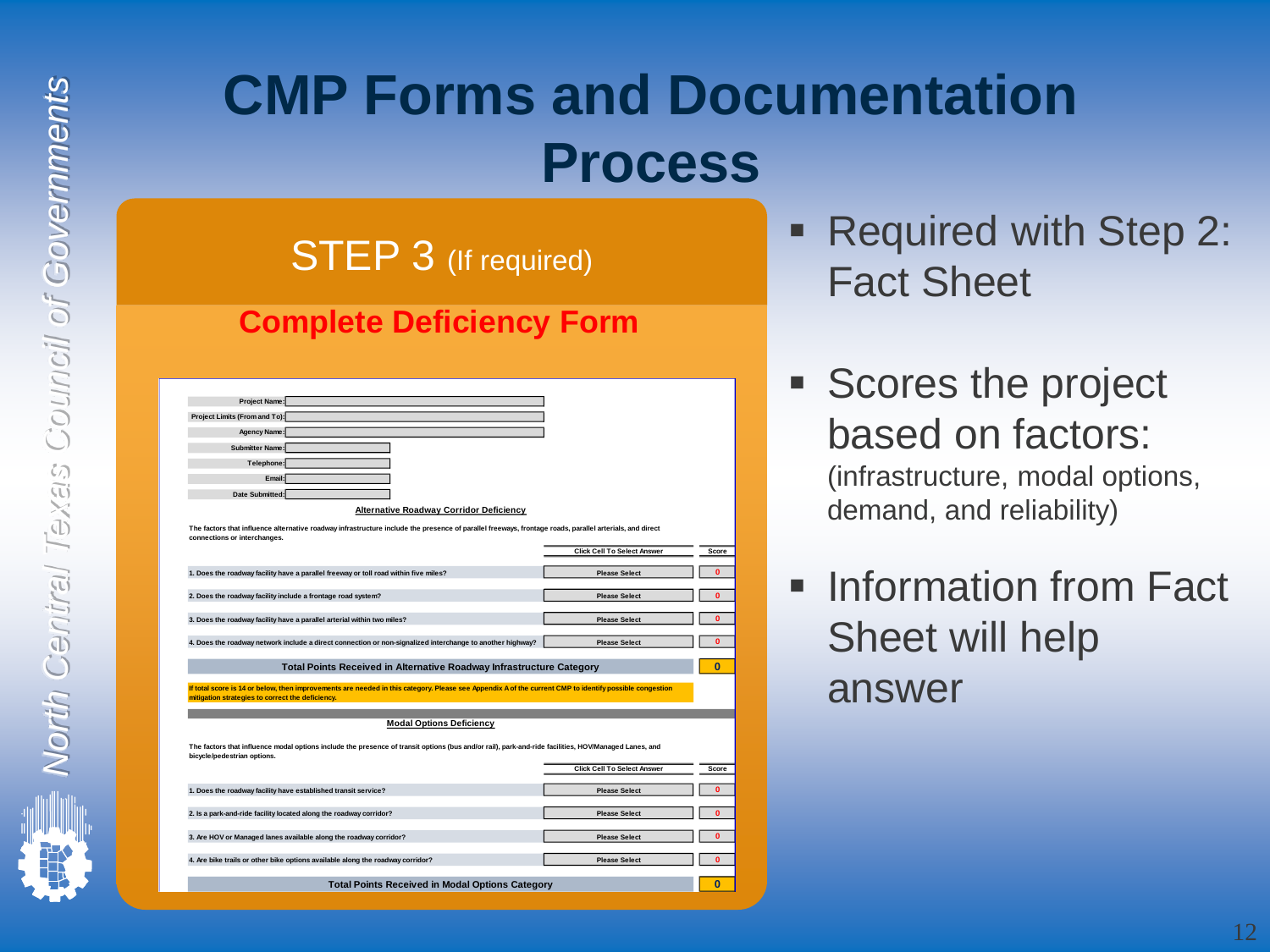### **Examples**

- PGBT Belt Line Rd to SH 183
	- Project is within limits of corridor in CMP Corridor Analysis

- Collin County Outer Loop Segment 3a
	- Project is Not within limits of corridor in CMP Corridor Analysis